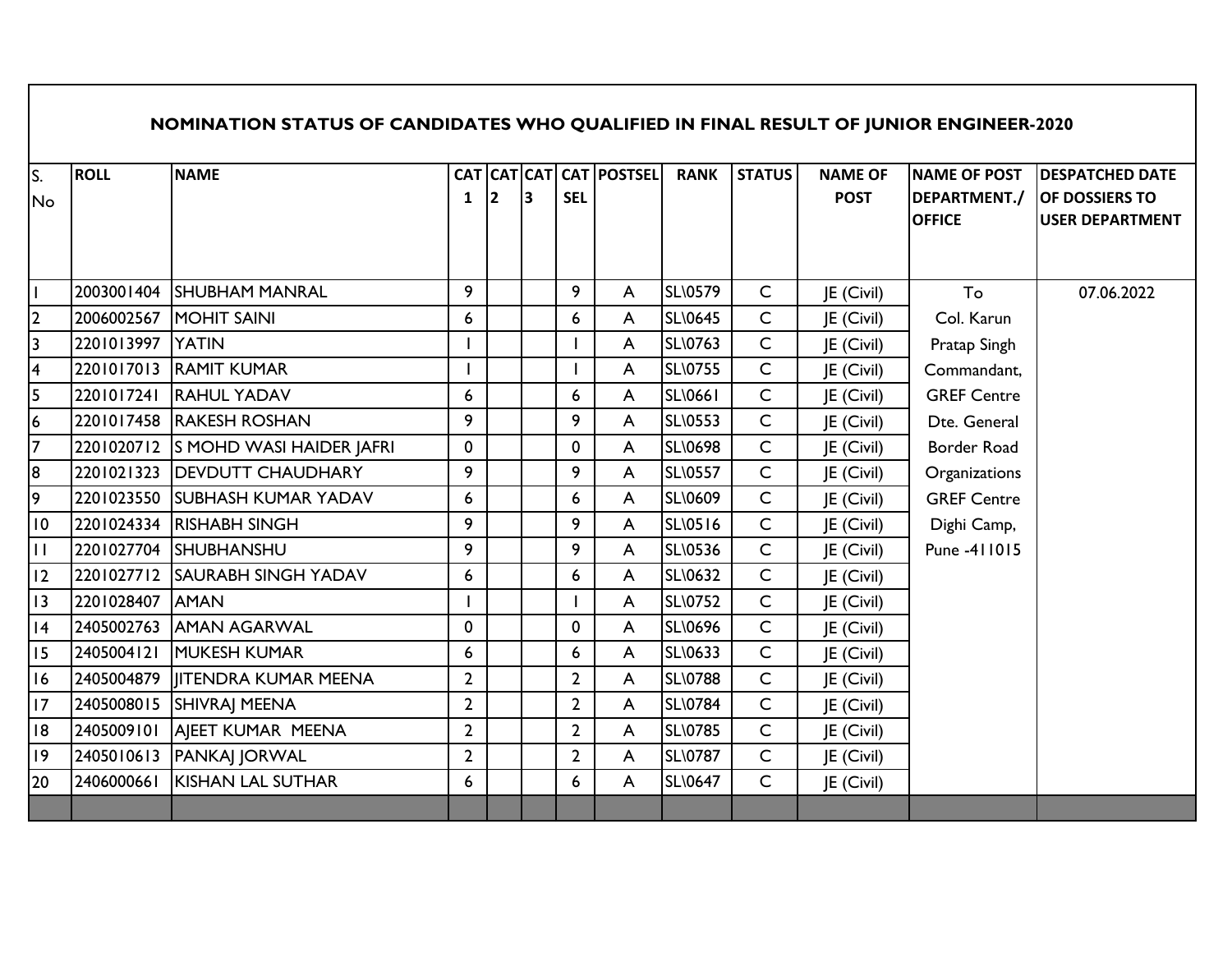| lı.                     |                   | 2201000224 SHARAD SINGH          | 0              | $\mathbf 0$    | B              | SL\0222        | $\mathsf{C}$   | JE (Mech.) | To                              | 07.06.2022 |
|-------------------------|-------------------|----------------------------------|----------------|----------------|----------------|----------------|----------------|------------|---------------------------------|------------|
|                         |                   |                                  |                |                |                |                |                |            | Shri Anil Kumar                 |            |
|                         |                   |                                  |                |                |                |                |                |            | Yadav                           |            |
| $\overline{2}$          | 2201002292 DINESH |                                  | $\mathbf 0$    | 9              | B              | SL\0111        | $\mathsf{C}$   | JE (Mech.) | <b>Under Secretary</b>          |            |
|                         |                   |                                  |                |                |                |                |                |            | Central Water                   |            |
|                         |                   |                                  |                |                |                |                |                |            | Commission                      |            |
| $\sqrt{3}$              | 2201004875        | <b>SUMIT KUSHWAHA</b>            | 6              | 9              | B              | <b>SL\0115</b> | $\mathsf{C}$   | JE (Mech.) | (CWC)                           |            |
|                         |                   |                                  |                |                |                |                |                |            | Room No. 312,                   |            |
|                         |                   |                                  |                |                |                |                |                |            | 3rd Floor South)                |            |
| $\overline{4}$          |                   | 2201006734 NAVEEN KUMAR JANGIR   | 6              | 9              | $\, {\bf B}$   | <b>SL\0100</b> | P              | JE (Mech.) | Sewa Bhawan, R.                 |            |
|                         |                   |                                  |                |                |                |                |                |            | K. Puram Sec-1,                 |            |
| l5                      | 2201013438        | MOHD AHAMAD                      | 9              | 9              | B              | <b>SL\0162</b> | $\mathsf{C}$   | JE (Mech.) | 110066.                         |            |
|                         |                   |                                  |                |                |                |                |                |            |                                 |            |
|                         |                   |                                  |                |                |                |                |                |            |                                 |            |
| 6                       | 2404000196        | <b>TEJENDER</b>                  | 9              | 9              | B              | <b>SL\0141</b> | $\mathsf{C}$   | JE (Mech.) |                                 |            |
|                         |                   |                                  |                |                |                |                |                |            |                                 |            |
|                         |                   |                                  |                |                |                |                |                |            |                                 |            |
|                         |                   |                                  |                |                |                |                |                |            |                                 |            |
|                         |                   | 2201015588 SURAJ PRAKASH         | $\mathbf 0$    | 0              | $\mathsf C$    | <b>SL\0586</b> | $\mathsf{C}$   | JE (Civil) | To                              | 07.06.2022 |
| $\overline{2}$          |                   | 2201017525 RAJAN KUMAR MEENA     | $\overline{2}$ | $\overline{2}$ | $\mathsf{C}$   | <b>SL\0780</b> | $\mathsf{C}$   | JE (Civil) | Shri Anil Kumar                 |            |
| $\overline{3}$          |                   | 2201017759   PRATEEK SHARMA      | 9              | 9              | $\mathsf{C}$   | SL\0323        | $\mathsf{C}$   | JE (Civil) | Yadav<br><b>Under Secretary</b> |            |
| $\sqrt{4}$              |                   | 2201018962 AKASH TOOR            |                |                | $\mathsf{C}$   | <b>SL\0700</b> | $\mathsf{C}$   | JE (Civil) | Central Water                   |            |
| 5                       |                   | 2201021185 ROHAN RAJ             | $\mathbf 0$    | $\mathbf 0$    | $\mathsf C$    | <b>SL\0601</b> | $\mathsf{C}$   | JE (Civil) | Commission                      |            |
| $\overline{6}$          |                   | 2201021259 ROHIT KUMAR           |                |                | $\mathsf{C}$   | SL\0690        | $\mathsf{C}$   | JE (Civil) | (CWC)                           |            |
| 7                       |                   | 2201023443 SACHIN YADAV          | 6              | 6              | $\mathsf C$    | SL\0458        | P              | JE (Civil) | Room No. 312,                   |            |
| $\frac{8}{9}$           |                   | 2201023456 KRISHAN KANT MEENA    | $\mathbf{2}$   | $\mathbf{2}$   | $\overline{C}$ | <b>SL\0777</b> | $\overline{C}$ | JE (Civil) | 3rd Floor South)                |            |
|                         |                   | 2402001664   PRATEEK SARASWAT    | 9              | 9              | $\mathsf C$    | SL\0423        | $\mathsf{C}$   | JE (Civil) | Sewa Bhawan, R.                 |            |
| $ 10\rangle$            |                   | 2405004043 RAKESH MEENA          | $\mathbf{2}$   | $\mathbf{2}$   | $\mathsf C$    | <b>SL\0778</b> | $\overline{C}$ | JE (Civil) | K. Puram Sec-1,                 |            |
| $\overline{\mathbb{H}}$ |                   | 2405008444   NEERAJ KUMAR SHARMA | $\mathbf 0$    | $\mathbf 0$    | $\mathsf{C}$   | <b>SL\0562</b> | $\mathsf{C}$   | JE (Civil) | 110066.                         |            |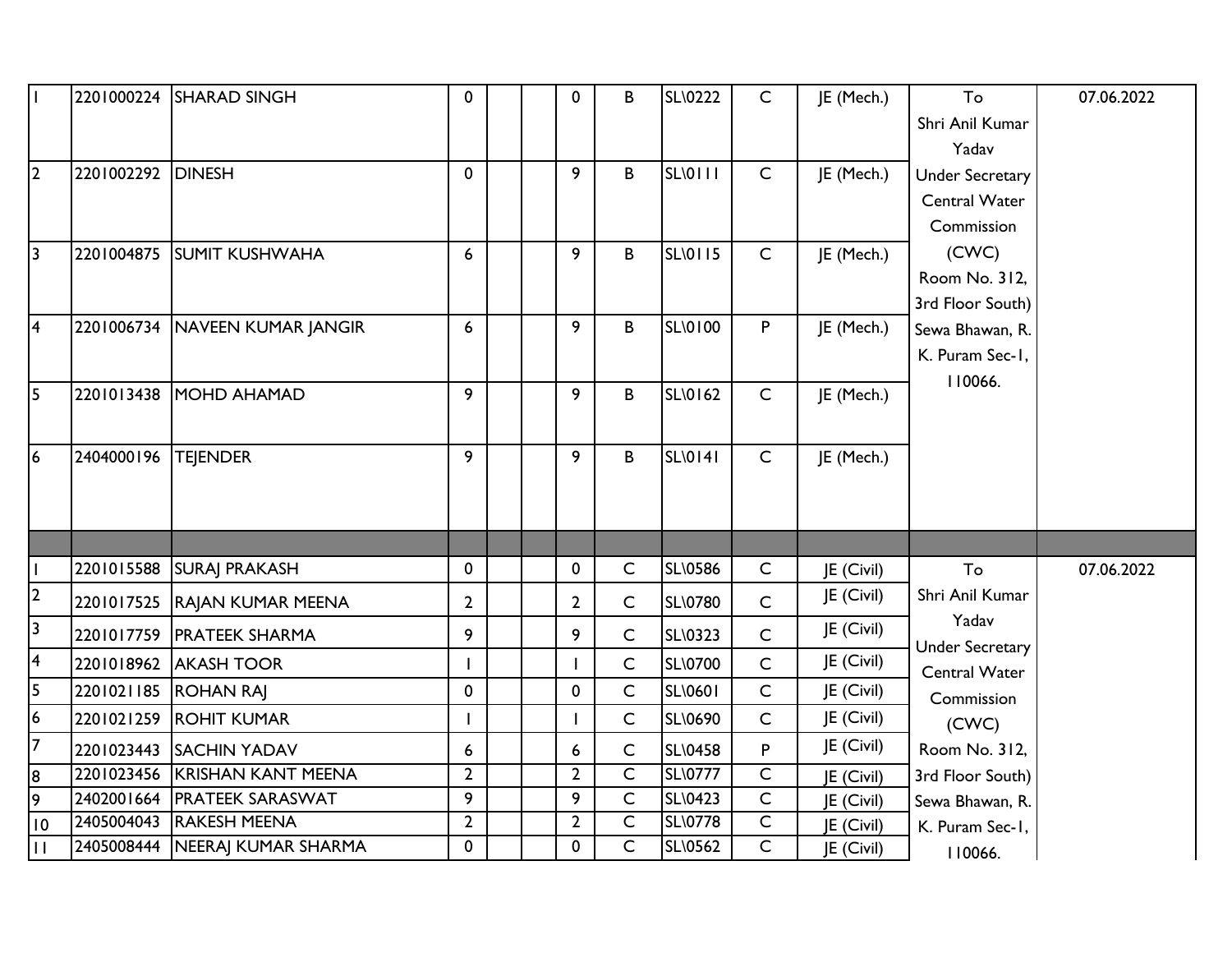| 12              |                     | 2405010082 SIYARAM MEENA          | $\overline{2}$   |  | $\overline{2}$ | C              | <b>SL\0782</b> | $\mathsf{C}$   | <b>JE</b> (Civil) |                       |            |
|-----------------|---------------------|-----------------------------------|------------------|--|----------------|----------------|----------------|----------------|-------------------|-----------------------|------------|
| 13              |                     | 2405010720 SUJEET GHUNAWAT        | $\overline{2}$   |  | $\overline{2}$ | $\overline{C}$ | <b>SL\0781</b> | $\overline{C}$ | JE (Civil)        |                       |            |
| 4               |                     | 2405011199 BHANU KUMAR MEENA      | $\overline{2}$   |  | $\overline{2}$ | $\mathsf{C}$   | <b>SL\0776</b> | $\overline{C}$ | JE (Civil)        |                       |            |
| 15              |                     | 2407001747   JITENDRA KUMAR MEENA | $\overline{2}$   |  | $\overline{2}$ | C              | <b>SL\0779</b> | $\mathsf{C}$   | JE (Civil)        |                       |            |
|                 |                     |                                   |                  |  |                |                |                |                |                   |                       |            |
|                 |                     | 2003001167   NEERAJ JOSHI         | 9                |  | 9              | F              | <b>SL\0294</b> | $\mathsf{C}$   | JE (Civil)        | To                    | 07.06.2022 |
| $\overline{2}$  |                     | 2003001737 SHUBHAM PANDEY         | 9                |  | 9              | F              | SL\0259        | $\mathsf{C}$   | JE (Civil)        | Shri Anupam           |            |
| 3               |                     | 2006002444 BALIDAN SINGH          |                  |  |                | F              | SL\0395        | $\mathsf{C}$   | JE (Civil)        | Agarwal               |            |
| 4               |                     | 2201014278   AIDEV SINGH          | 0                |  | 9              | $\mathsf F$    | SL\0231        | $\mathsf{C}$   | JE (Civil)        | Dy. Director          |            |
| 5               |                     | 2201014407 PRASHANT KUMAR KUNAL   | 0                |  | 0              | F              | SL\0336        | $\mathsf{C}$   | JE (Civil)        | Director General      |            |
| 6               |                     | 2201015628 AGAM AGARWAL           | 0                |  | 0              | F              | SL\0300        | $\mathsf{C}$   | JE (Civil)        | $(HR-II)$             |            |
| $\overline{7}$  |                     | 2201016818 VED PRAKASH            |                  |  |                | F              | SL\0667        | $\mathsf{C}$   | JE (Civil)        | <b>Central Public</b> |            |
| 8               |                     | 2201017398 HIMANSHU MEENA         | $\overline{2}$   |  | $\overline{2}$ | $\mathsf F$    | <b>SL\0314</b> | $\mathsf{C}$   | JE (Civil)        | Works                 |            |
| 9               |                     | 2201017647 SAGAR NANDAL           | 9                |  | 9              | F              | SL\0240        | $\mathsf{C}$   | JE (Civil)        | Department            |            |
| $\overline{10}$ |                     | 2201018419  NITISH MAHESHWARI     | 9                |  | 9              | F              | SL\0301        | $\mathsf{C}$   | JE (Civil)        | (CPWD)                |            |
| $\mathbf{H}$    |                     | 2201018728 RAJ KUMAR SINGH        | 6                |  | 9              | F              | SL\0247        | $\mathsf{C}$   | JE (Civil)        | Room No 318           |            |
| 12              |                     | 2201019863 SAURABH KUMAR MEENA    | $\overline{2}$   |  | $\overline{2}$ | $\mathsf F$    | SL\0715        | $\mathsf{C}$   | JE (Civil)        | (A) "A" Wing          |            |
| 3               |                     | 2201021272 SHIVAM SINGH           | 6                |  | 9              | F              | SL\0287        | $\mathsf{C}$   | JE (Civil)        | Nirman                |            |
| 4               |                     | 2201023070 RAHUL DAAGAR           | 0                |  | 0              | $\mathsf F$    | SL\0332        | $\mathsf{C}$   | JE (Civil)        | Bhawan, Maulana       |            |
| 15              | 2201024680 ASHUTOSH |                                   | $\mathbf{2}$     |  | $\overline{2}$ | F              | SL\0685        | $\mathsf{C}$   | JE (Civil)        | Azad Road, New        |            |
| 16              |                     | 2201025344 AMIT KUMAR             | 9                |  | 9              | $\mathsf F$    | SL\0236        | $\mathsf{C}$   | JE (Civil)        | Delhi - 110011        |            |
| 17              | 2201026321          | <b>SURAJ SAH</b>                  | 9                |  | 9              | F              | SL\0230        | $\mathsf{C}$   | JE (Civil)        |                       |            |
| 18              |                     | 2201026892 PRASHANT KUMAR MEENA   | $\mathbf{2}$     |  | $\overline{2}$ | F              | SL\0570        | $\mathsf{C}$   | JE (Civil)        |                       |            |
| 9               |                     | 2201028496 ASHOK KUMAR MEENA      | $\overline{2}$   |  | $\overline{2}$ | F              | SL\0539        | $\mathsf{C}$   | JE (Civil)        |                       |            |
| 20              |                     | 2405003040 AMIT BARWAL            | $\overline{2}$   |  | 9              | F              | SL\0244        | $\mathsf{C}$   | JE (Civil)        |                       |            |
| 21              |                     | 2405005059 MADAN LAL BENIWAL      |                  |  |                | F              | <b>SL\0548</b> | $\mathsf{C}$   | JE (Civil)        |                       |            |
| 22              |                     | 2405005565 KARAN SINGH            | 6                |  | 9              | F              | SL\0197        | $\mathsf{C}$   | JE (Civil)        |                       |            |
| 23              |                     | 2405006032 GOVIND NARAYAN MEENA   | $\overline{2}$   |  | $\overline{2}$ | F              | SL\0582        | $\mathsf{C}$   | JE (Civil)        |                       |            |
| 24              |                     | 2405006099 RAHUL MEENA            | $\mathbf{2}$     |  | $\overline{2}$ | $\mathsf F$    | SL\0716        | $\mathsf{C}$   | JE (Civil)        |                       |            |
| 25              |                     | 2405007314 PUSHPENDRA SINGH MEENA | $2 \overline{ }$ |  | $2^{\circ}$    | F              | SL\0583        | $\mathsf{C}$   | JE (Civil)        |                       |            |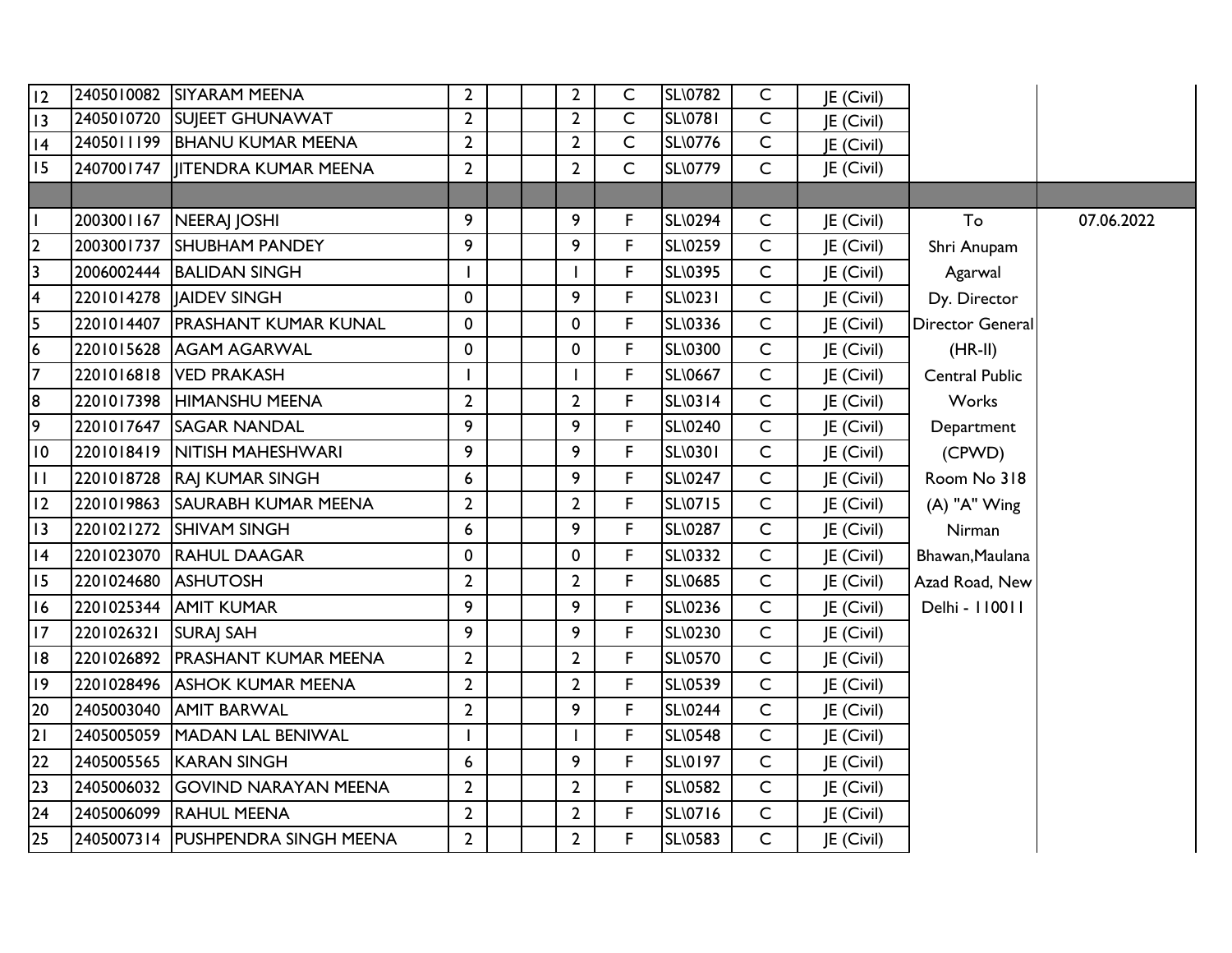| $\overline{26}$         |            | 2405008451 BHUPENDRA SINGH MEENA | $\mathbf{2}$   |                         | $2^{\circ}$    | F | <b>SL\0642</b> | $\mathsf{C}$ | JE (Civil)                   |                                    |            |
|-------------------------|------------|----------------------------------|----------------|-------------------------|----------------|---|----------------|--------------|------------------------------|------------------------------------|------------|
| 27                      |            | 2405011047   DEVENDRA BHABHLA    | $\overline{2}$ |                         | $\overline{2}$ | F | SL\0681        | $\mathsf{C}$ | JE (Civil)                   |                                    |            |
| 28                      |            | 2406001499   MANOJ KUMAR MEENA   | $\overline{2}$ |                         | $\overline{2}$ | F | <b>SL\0707</b> | $\mathsf{C}$ | JE (Civil)                   |                                    |            |
| 29                      |            | 2406001567 RASHI MATHUR          | 9              |                         | 9              | F | SL\0291        | $\mathsf{C}$ | JE (Civil)                   |                                    |            |
|                         |            |                                  |                |                         |                |   |                |              |                              |                                    |            |
| $\overline{1}$          |            | 2003003519 ALOK BHARDWAJ         | 9              |                         | 9              | G | SL\0038        | $\mathsf{C}$ | JE (Elect & Mech)            | To                                 | 07.06.2022 |
| $\overline{2}$          |            | 2201030770   NEERAJ KUMAR MEENA  | $\overline{2}$ |                         | $\overline{2}$ | G | <b>SL\0092</b> | $\mathsf{C}$ | <b>JE (Elect &amp; Mech)</b> | Shri Anupam                        |            |
| $\overline{3}$          |            | 2201033459 SHOBHNA SINGH KURMI   | 9              |                         | 9              | G | SL\0050        | $\mathsf{C}$ | JE (Elect & Mech)            | Agarwal                            |            |
| $\overline{\mathbf{4}}$ |            | 2201034690 PRASHANT KUMAR        | $\overline{2}$ |                         | $\overline{2}$ | G | <b>SL\0125</b> | C            | JE (Elect & Mech)            | Dy. Director                       |            |
| 5                       |            | 2201034796 RITIK KAUSHAL         | 9              |                         | 9              | G | SL\0001        | $\mathsf{C}$ |                              | IE (Elect & Mech) Director General |            |
| $\overline{6}$          |            | 2201035594   PRAHLAD SEVDA       | 6              |                         | 9              | G | SL\0049        | C            | JE (Elect & Mech)            | $(HR-II)$                          |            |
| $\overline{7}$          |            | 2201035781 MANISH KUMAR SHARMA   | 9              |                         | 9              | G | SL\0029        | $\mathsf{C}$ | JE (Elect & Mech)            | <b>Central Public</b>              |            |
| 8                       |            | 2402003400 KRISHNA KUMAR GOUR    | 9              | $\overline{\mathbf{4}}$ | 4              | G | <b>SL\0307</b> | $\mathsf{C}$ | JE (Elect & Mech)            | Works                              |            |
| 9                       |            | 2402004314 NEETESH KUMAR MEENA   | $\overline{2}$ |                         | $\overline{2}$ | G | SL\0211        | $\mathsf{C}$ | JE (Elect & Mech)            | Department                         |            |
| $\overline{0}$          |            | 2405012665 TARA VENKATA REDDY    | $6\phantom{1}$ |                         | 9              | G | <b>SL\0024</b> | C            | JE (Elect & Mech)            | (CPWD)                             |            |
| ĪТ                      |            | 2405012707   NAMONARAYAN MEENA   | $\overline{2}$ |                         | $\overline{2}$ | G | SL\0254        | $\mathsf{C}$ | JE (Elect & Mech)            | Room No 318                        |            |
| 12                      |            | 2405013296   DEVESH MANGAL       | 0              |                         | 0              | G | SL\0016        | C            | JE (Elect & Mech)            | (A) "A" Wing                       |            |
| 13                      |            | 2405013532 ANIL SINWAR           | 0              |                         | 9              | G | SL\0057        | $\mathsf{C}$ | JE (Elect & Mech)            | Nirman                             |            |
| 4                       |            | 2405014189 SHUBHAM LAXKAR        | 6              |                         | 9              | G | SL\0034        | P            |                              | JE (Elect & Mech) Bhawan, Maulana  |            |
| 15                      | 2405014229 | <b>VINIT KUMAR MEENA</b>         | $\overline{2}$ |                         | $\overline{2}$ | G | SL\0221        | $\mathsf{C}$ |                              | IE (Elect & Mech) Azad Road, New   |            |
| 16                      |            | 2405014239 SOURABH MEENA         | $\overline{2}$ |                         | 9              | G | SL\0013        | $\mathsf{C}$ | JE (Elect & Mech)            | Delhi - 110011                     |            |
| 17                      |            | 2405014485 SHUBHAM SHARMA        | 9              |                         | 9              | G | SL\0012        | $\mathsf{C}$ | JE (Elect & Mech)            |                                    |            |
| 18                      |            | 2405014493 RAMESH KUMAWAT        | 6              |                         | 9              | G | SL\0027        | P            | JE (Elect & Mech)            |                                    |            |
| $ 19\rangle$            |            | 2405015564 DEEPAK KUMAR MEENA    | $\overline{2}$ |                         | $\overline{2}$ | G | SL\0164        | C            | JE (Elect & Mech)            |                                    |            |
| 20                      |            | 2405016198 SUMIT KUMAR MEENA     | $\mathbf{2}$   |                         | $\overline{2}$ | G | SL\0245        | $\mathsf{C}$ | JE (Elect & Mech)            |                                    |            |
| 21                      |            | 2405016708 AMIT PANKAJ           |                |                         |                | G | SL\0187        | C            | JE (Elect & Mech)            |                                    |            |
| 22                      | 2405016831 | <b>PRITESH PABRI</b>             | $\overline{2}$ |                         | $\overline{2}$ | G | SL\0227        | $\mathsf{C}$ | JE (Elect & Mech)            |                                    |            |
| $\overline{23}$         | 2405017151 | <b>RITU BOHARA</b>               |                |                         |                | G | <b>SL\0178</b> | C            | JE (Elect & Mech)            |                                    |            |
| 24                      |            | 2405017360 NAMAN KHANDELWAL      | 9              |                         | 9              | G | SL\0055        | $\mathsf{C}$ | JE (Elect & Mech)            |                                    |            |
| $\frac{25}{25}$         |            | 2405018099 RAGHUVEER MEENA       | $\overline{2}$ |                         | $2^{\circ}$    | G | SL\0150        | $\mathsf{C}$ | JE (Elect & Mech)            |                                    |            |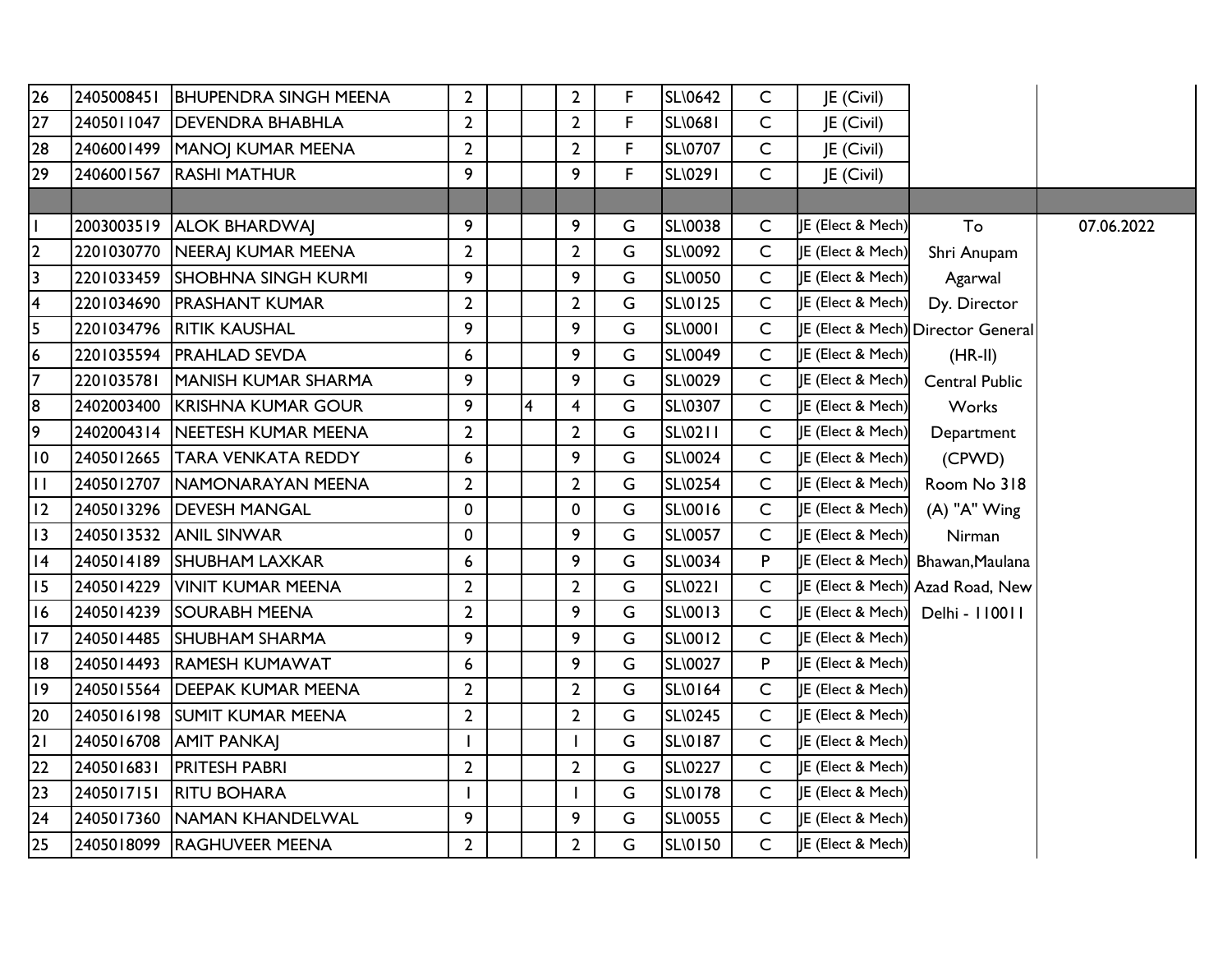| 26                      |            | 2405018155 HARENDRA KHOJA      | 6              |   | 6              | G            | SL\0010        | $\mathsf{C}$ | JE (Elect & Mech) |                          |            |
|-------------------------|------------|--------------------------------|----------------|---|----------------|--------------|----------------|--------------|-------------------|--------------------------|------------|
| 27                      |            | 2405018169 ABHISHEK DESHWAL    | 6              |   | 9              | G            | <b>SL\0047</b> | $\mathsf{C}$ | JE (Elect & Mech) |                          |            |
| 28                      |            | 2407000715 PAWAN MEENA         | $\overline{2}$ |   | $\overline{2}$ | G            | SL\0256        | $\mathsf{C}$ | JE (Elect & Mech) |                          |            |
| 29                      |            | 2409001529 AMIT KUMAR SINGH    | 9              |   | 9              | G            | <b>SL\0044</b> | $\mathsf{C}$ | JE (Elect & Mech) |                          |            |
| 30                      |            | 2409001857 PRASHANT CHOUHAN    |                |   |                | G            | SL\0096        | $\mathsf{C}$ | JE (Elect & Mech) |                          |            |
|                         |            |                                |                |   |                |              |                |              |                   |                          |            |
| $\mathbf{I}$            |            | 2201007018 RAHUL KUMAR         |                |   | -1             | $\mathbf{I}$ | <b>SL\0295</b> | $\mathsf{C}$ | JE (Mech)         | To<br>Shri Bindeshwar    | 07.06.2022 |
|                         |            |                                |                |   |                |              |                |              |                   | Sahu                     |            |
|                         |            |                                |                |   |                |              |                |              |                   | Dy. Director             |            |
|                         |            |                                |                |   |                |              |                |              |                   | (Pers)                   |            |
| 2                       |            | 2405000559 SHUBHAM KUMAR SAINI | 6              |   | 6              | $\mathbf{I}$ | <b>SL\0220</b> | P            | JE (Mech)         | Ministry of              |            |
|                         |            |                                |                |   |                |              |                |              |                   | Defence (DGQA-           |            |
|                         |            |                                |                |   |                |              |                |              |                   | NAVAL)Dte of             |            |
|                         |            |                                |                |   |                |              |                |              |                   | Quality                  |            |
|                         |            |                                |                |   |                |              |                |              |                   | Assurance                |            |
| 3                       | 2411000011 | NISHANT YOGI                   | 6              |   | 6              |              | SL\0216        | $\mathsf{C}$ | JE (Mech)         | (Naval), Ministry        |            |
|                         |            |                                |                |   |                |              |                |              |                   | of Defence               |            |
|                         |            |                                |                |   |                |              |                |              |                   | (DGQA), Wg-7,            |            |
|                         |            |                                |                |   |                |              |                |              |                   | 2nd Floor, West          |            |
|                         |            |                                |                |   |                |              |                |              |                   | Block-5, R.K             |            |
|                         |            |                                |                |   |                |              |                |              |                   | Puram New                |            |
|                         |            |                                |                |   |                |              |                |              |                   |                          |            |
|                         |            | 2002002445 ANOOP SINGH PANWAR  | 9              |   | 9              |              | <b>SL\0453</b> | $\mathsf C$  | JE (Civil)        | To                       | 07.06.2022 |
| $\overline{2}$          | 2002002776 | <b>TRISHALI SHARMA</b>         | 9              | 5 | 5              |              | SL\0795        | C            | JE (Civil)        | Shri A S<br>Chauhan,     |            |
| $\overline{\mathbf{3}}$ |            | 2003001516 ASHISH VERMA        | 6              |   | 9              |              | SL\0426        | P            | JE (Civil)        | <b>IDSE</b> Joint        |            |
| 4                       | 2003002190 | <b>ARPIT NAUTIYAL</b>          | 9              |   | 9              |              | SL\0443        | $\mathsf{C}$ | JE (Civil)        | <b>Director Military</b> |            |
| 5                       |            | 2003002249 PRITISH GUSAIN      | 9              |   | 9              |              | SL\0415        | $\mathsf{C}$ | JE (Civil)        | Engineering              |            |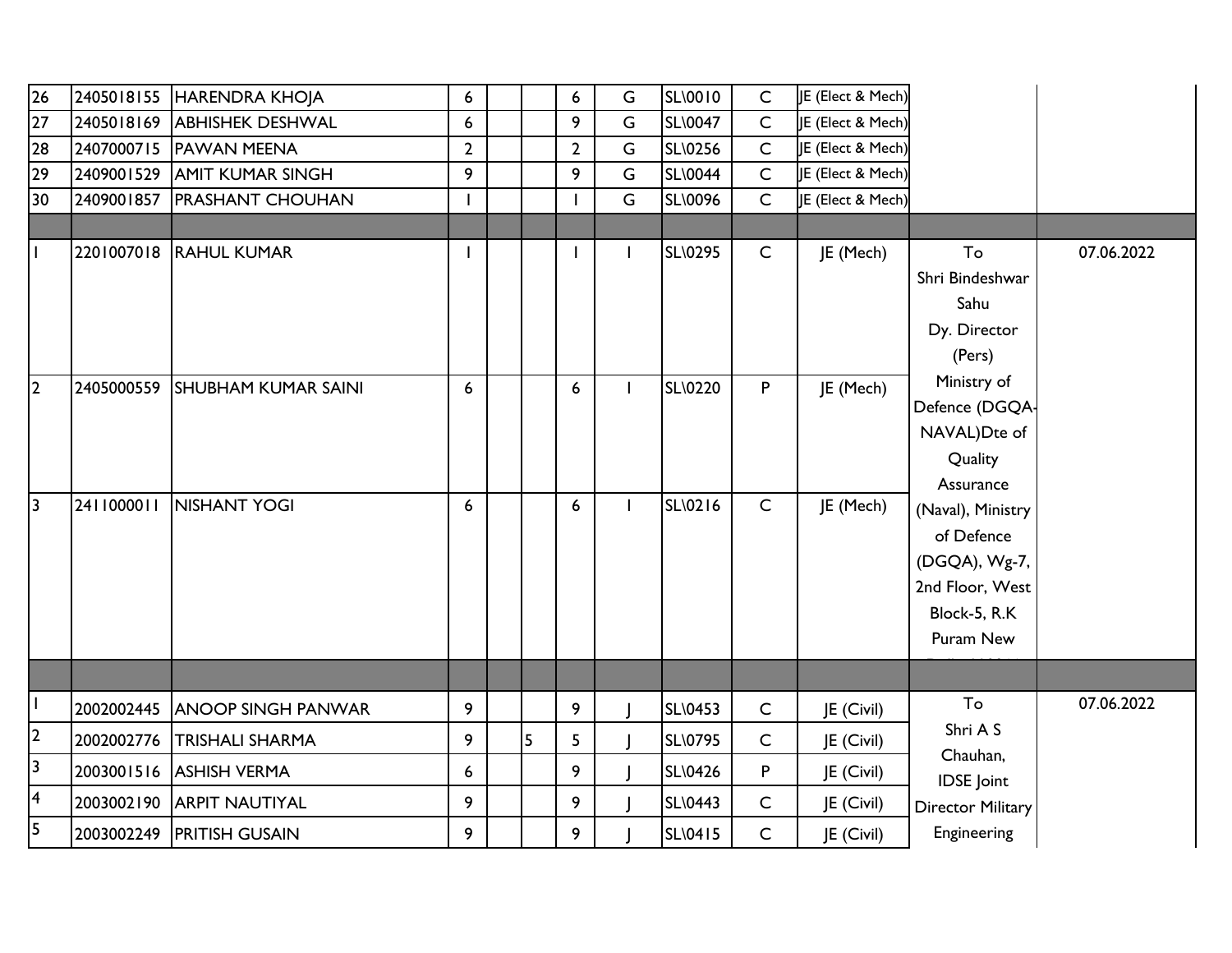| $\overline{6}$  |                    | 2006001707   VIKAS KUMAR SAINI     | 6           |  | 9           | SL\0417        | $\mathsf{C}$ | JE (Civil) | Services (Army-                    |
|-----------------|--------------------|------------------------------------|-------------|--|-------------|----------------|--------------|------------|------------------------------------|
| $\overline{7}$  | 2201013960         | <b>ATHARVA SINGH</b>               | 9           |  | 9           | SL\0367        | $\mathsf{C}$ | JE (Civil) | $HQ)$ $EIC(I)$                     |
| 8               | 2201014357         | <b>KAUSHAL SABLANIYA</b>           |             |  |             | <b>SL\0723</b> | $\mathsf{C}$ | JE (Civil) | Section,<br>Directorate            |
| 9               |                    | 2201015077   MANVENDRA KUMAR SINGH | 6           |  | 6           | SL\0578        | $\mathsf{C}$ | JE (Civil) | General (Pers),                    |
| $\overline{10}$ |                    | 2201015268 YASH KUMAR SINGH        |             |  |             | SL\0744        | $\mathsf{C}$ | JE (Civil) | <b>HQ Military</b>                 |
| $\mathbf{H}$    |                    | 2201015564 ASHISH CHOUDHARY        | 0           |  | 0           | SL\0674        | $\mathsf{C}$ | JE (Civil) | Engineer                           |
| 12              |                    | 2201015578 ANAND PRATAP SINGH      | 0           |  | $\mathbf 0$ | <b>SL\0567</b> | $\mathsf{C}$ | JE (Civil) | Services, Kashmir<br>House, Rajaji |
| 3               |                    | 2201015752 MOHIT KUMAR             | 0           |  | 0           | SL\0619        | $\mathsf{C}$ | JE (Civil) | Marg, New Delhi-                   |
| 4               |                    | 2201015934 SANDEEP KUMAR           |             |  |             | SL\0720        | $\mathsf{C}$ | JE (Civil) | 110011                             |
| 15              |                    | 2201016414 SANTOSH RAJ BHARTI      |             |  |             | SL\0738        | $\mathsf{C}$ | JE (Civil) |                                    |
| 16              |                    | 2201016679   PRATEEK JYOTI YADAV   | 6           |  | 9           | SL\0435        | $\mathsf{C}$ | JE (Civil) |                                    |
| 17              |                    | 2201016776 SHASHANK PANDEY         | 9           |  | 9           | <b>SL\0356</b> | $\mathsf{C}$ | JE (Civil) |                                    |
| 8               |                    | 2201016884 SHIVAM SINGH            | 6           |  | 6           | <b>SL\0590</b> | $\mathsf{C}$ | JE (Civil) |                                    |
| 9               |                    | 2201016890 PANKAJ GUPTA            | 6           |  | 9           | SL\0410        | $\mathsf{C}$ | JE (Civil) |                                    |
| 20              | 2201018652 NAVDEEP |                                    | 6           |  | 6           | SL\0600        | P            | JE (Civil) |                                    |
| 21              |                    | 2201020178 UTTAM YADAV             | 6           |  | 6           | SL\0563        | $\mathsf{C}$ | JE (Civil) |                                    |
| 22              |                    | 2201020339 ABHINAV KUMAR SINGH     | 0           |  | 9           | <b>SL\0424</b> | $\mathsf{C}$ | JE (Civil) |                                    |
| 23              |                    | 2201021016 SHIVAM DUEVEDI          | 9           |  | 9           | <b>SL\0345</b> | $\mathsf{C}$ | JE (Civil) |                                    |
| 24              | 2201021303         | <b>PUNEET AGGARWAL</b>             | $\mathbf 0$ |  | $\mathbf 0$ | <b>SL\0506</b> | $\mathsf{C}$ | JE (Civil) |                                    |
| 25              | 2201021849         | <b>AAYUSH PRASHAR</b>              | $\mathbf 0$ |  | 0           | SL\0459        | $\mathsf{C}$ | JE (Civil) |                                    |
| 26              | 2201022409         | AVINASH KUMAR SRIVASTAVA           | 9           |  | 9           | SL\0446        | $\mathsf{C}$ | JE (Civil) |                                    |
| 27              | 2201022873         | <b>ISHUVAM</b>                     | 9           |  | 9           | SL\0396        | $\mathsf{C}$ | JE (Civil) |                                    |
| 28              |                    | 2201023140 RISHI KUMAR SHARMA      | 6           |  | 9           | <b>SL\0460</b> | P            | JE (Civil) |                                    |
| 29              |                    | 2201023193 AYUSH SRIVASTAVA        | $\mathbf 0$ |  | 0           | <b>SL\0512</b> | $\mathsf{C}$ | JE (Civil) |                                    |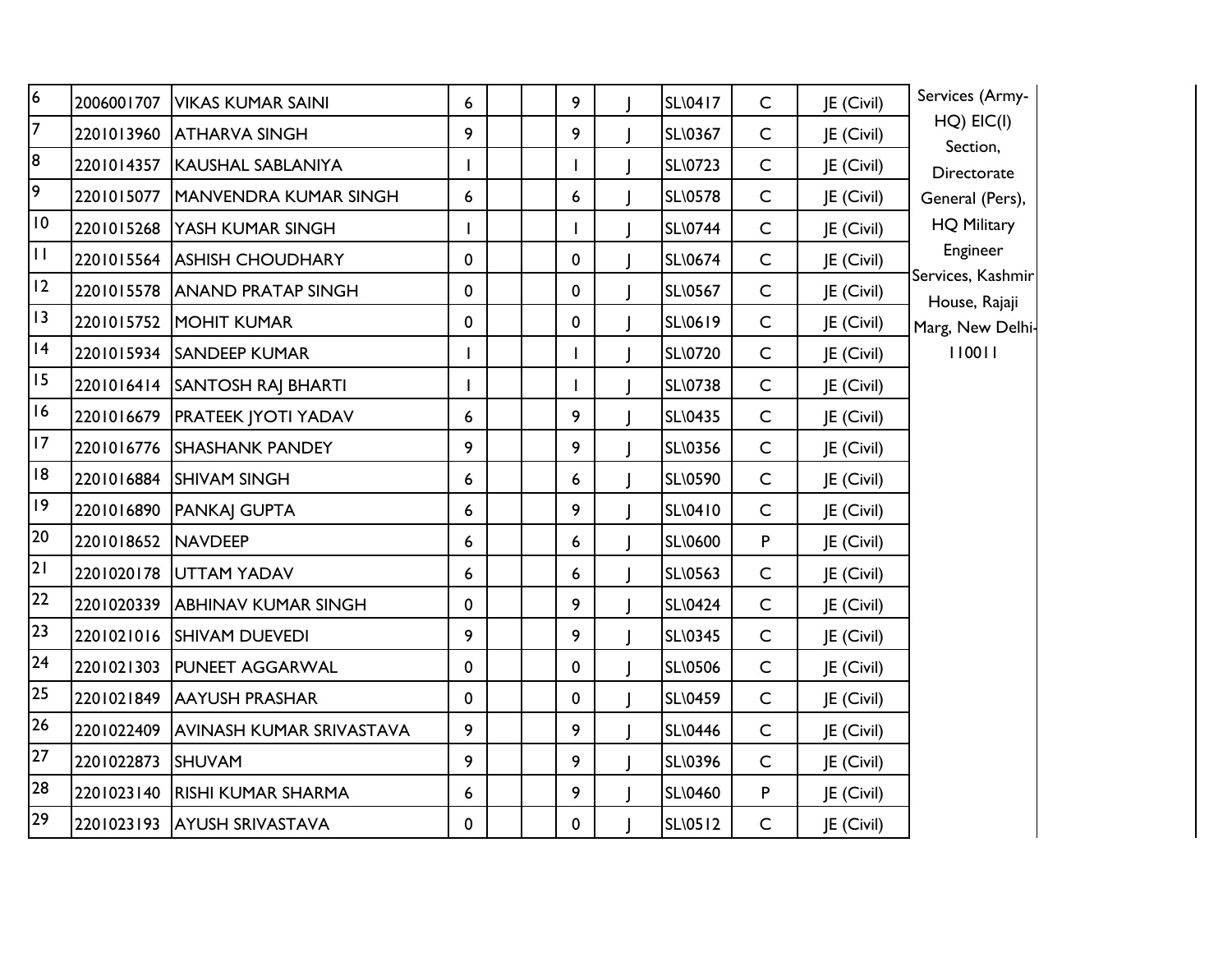| 30 | 2201023200 | <b>AKHILESH YADAV</b>        | 6              |  | 9              | SL\0370        | $\mathsf{C}$ | JE (Civil) |
|----|------------|------------------------------|----------------|--|----------------|----------------|--------------|------------|
| 3  | 2201023786 | <b>DEEPAK SAGAR</b>          | $\mathbf{I}$   |  | ı              | SL\0745        | $\mathsf{C}$ | JE (Civil) |
| 32 | 2201024673 | <b>RAMAVTAR SINGH</b>        | 6              |  | 6              | <b>SL\0545</b> | $\mathsf C$  | JE (Civil) |
| 33 | 2201024796 | <b>HIMANSHU KUMAR</b>        | 9              |  | 9              | <b>SL\0484</b> | $\mathsf C$  | JE (Civil) |
| 34 |            | 2201025372 AVANEESH MEENA    | $\overline{2}$ |  | $\overline{2}$ | SL\0769        | $\mathsf C$  | JE (Civil) |
| 35 |            | 2201025484 MOHIT KUMAR MEENA | $\overline{2}$ |  | $\overline{2}$ | <b>SL\0726</b> | $\mathsf{C}$ | JE (Civil) |
| 36 | 2201025602 | <b>SURYA KANT SHARMA</b>     | 9              |  | 9              | SL\0387        | $\mathsf{C}$ | JE (Civil) |
| 37 | 2201025930 | <b>SHUBHAM SINGH</b>         | 9              |  | 9              | SL\0452        | $\mathsf{C}$ | JE (Civil) |
| 38 | 2201026137 | <b>PAWAN KUMAR</b>           | 6              |  | 6              | <b>SL\0535</b> | $\mathsf{C}$ | JE (Civil) |
| 39 | 2201026385 | <b>GOVIND MEENA</b>          | $\overline{2}$ |  | $\overline{2}$ | <b>SL\0757</b> | $\mathsf{C}$ | JE (Civil) |
| 40 | 2201027286 | <b>VAIBHAV SHARMA</b>        | 9              |  | 9              | SL\0318        | $\mathsf C$  | JE (Civil) |
| 4  | 2201027399 | <b>SAHIL RATURI</b>          | 9              |  | 9              | SL\0450        | $\mathsf C$  | JE (Civil) |
| 42 | 2201028522 | <b>MUKUL BHARTI</b>          | $\mathbf{I}$   |  | ı              | SL\0686        | $\mathsf C$  | JE (Civil) |
| 43 | 2401001069 | <b>BRIJENDRA SINGH MEENA</b> | $\overline{2}$ |  | $\overline{2}$ | SL\0760        | $\mathsf C$  | JE (Civil) |
| 44 | 2402002085 | <b>AMIT MEENA</b>            | $\overline{2}$ |  | $\overline{2}$ | <b>SL\0724</b> | $\mathsf{C}$ | JE (Civil) |
| 45 | 2402002962 | <b>MANOJ MEENA</b>           | 2              |  | $\overline{2}$ | <b>SL\0764</b> | $\mathsf{C}$ | JE (Civil) |
| 46 | 2405004718 | <b>RAVI KUMAR MEENA</b>      | $\overline{2}$ |  | $\overline{2}$ | <b>SL\0728</b> | $\mathsf{C}$ | JE (Civil) |
| 47 | 2405004752 | <b>SACHIN KUMAR PRAJAPAT</b> | 6              |  | 9              | <b>SL\0374</b> | $\mathsf{C}$ | JE (Civil) |
| 48 | 2405006062 | <b>GAURAV GOYAL</b>          | $\mathbf 0$    |  | $\mathbf 0$    | <b>SL\0558</b> | $\mathsf{C}$ | JE (Civil) |
| 49 | 2405006932 | <b>GAURAV KUMAR MEENA</b>    | $\overline{2}$ |  | $\overline{2}$ | <b>SL\0772</b> | $\mathsf C$  | JE (Civil) |
| 50 | 2405007738 | RAJESH KUMAR MEENA           | $\overline{2}$ |  | $\mathbf{2}$   | <b>SL\0771</b> | $\mathsf{C}$ | JE (Civil) |
| 51 | 2405007854 | <b>DEEPAK YADAV</b>          | 6              |  | 6              | <b>SL\0518</b> | $\mathsf C$  | JE (Civil) |
| 52 | 2405007884 | <b>AKASH KUMAR MEENA</b>     | $\overline{2}$ |  | $\overline{2}$ | <b>SL\0775</b> | $\mathsf{C}$ | JE (Civil) |
| 53 |            | 2405008545 ASHISH MEENA      | $\overline{2}$ |  | $\overline{2}$ | SL\0762        | $\mathsf{C}$ | JE (Civil) |
|    |            |                              |                |  |                |                |              |            |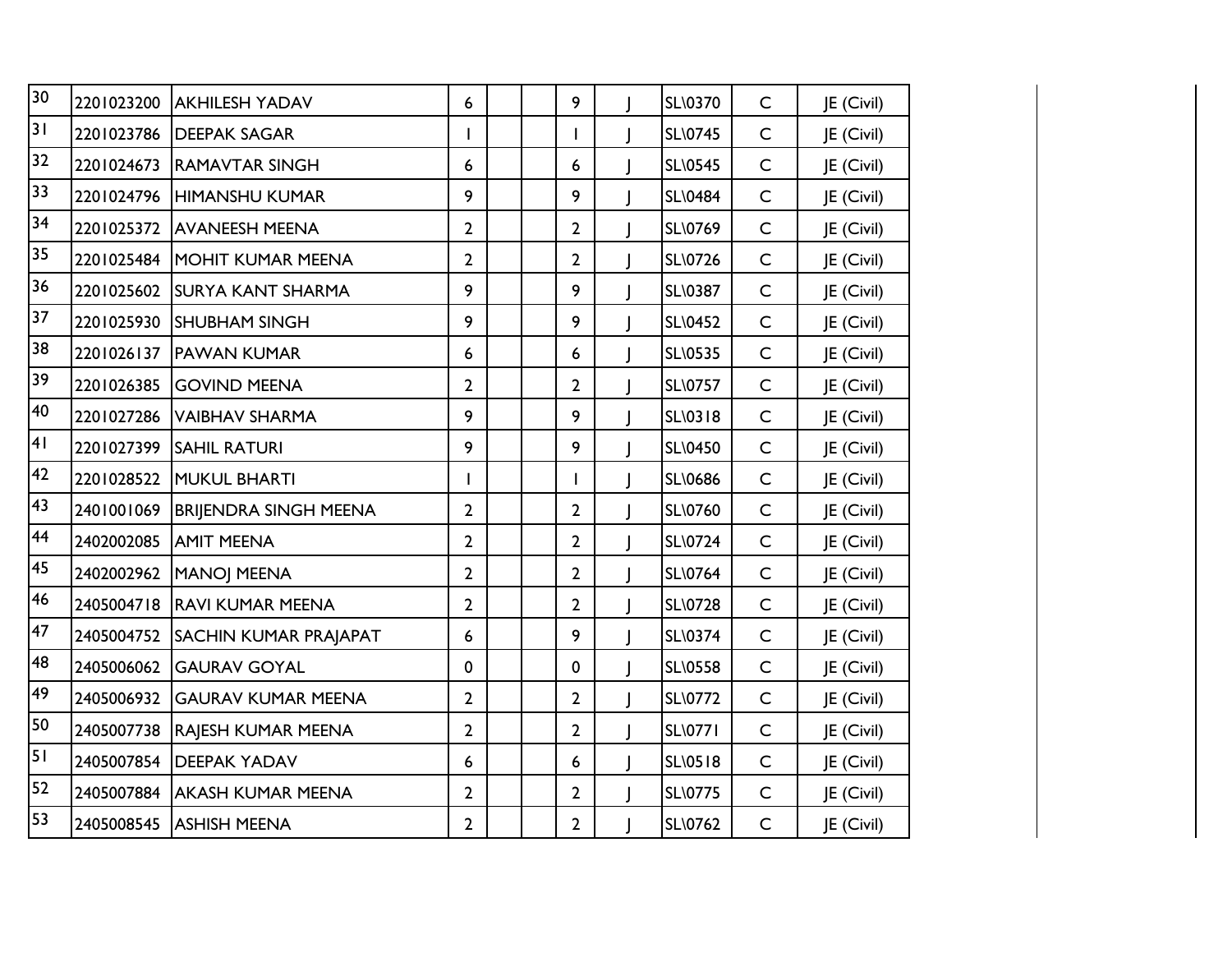| 54                      |                  | 2405008592 RAHUL SINGH RATHORE     | 6              |  | 6              |              | SL\0592        | $\mathsf{C}$ | JE (Civil)                   |                                     |            |
|-------------------------|------------------|------------------------------------|----------------|--|----------------|--------------|----------------|--------------|------------------------------|-------------------------------------|------------|
| 55                      | 2405008779       | <b>SAURABH JEPH</b>                | $\overline{2}$ |  | $\overline{2}$ |              | <b>SL\0774</b> | $\mathsf C$  | JE (Civil)                   |                                     |            |
| 56                      |                  | 2405008842 SANJAY KUMAR MEENA      | $\mathbf{2}$   |  | $\mathbf{2}$   |              | <b>SL\0746</b> | $\mathsf{C}$ | JE (Civil)                   |                                     |            |
| 57                      | 2405009000       | <b>VIKASH KUMAR MEENA</b>          | $\overline{2}$ |  | $\overline{2}$ |              | <b>SL\0711</b> | C            | JE (Civil)                   |                                     |            |
| 58                      | 2405010810       | <b>INAMO NARAYAN MEENA</b>         | $\overline{2}$ |  | $\overline{2}$ |              | <b>SL\0751</b> | C            | JE (Civil)                   |                                     |            |
| 59                      |                  | 2406001662 ASHOK GODARA            | 6              |  | 6              |              | <b>SL\0588</b> | $\mathsf{C}$ | JE (Civil)                   |                                     |            |
| 60                      | 2407000939       | MADHURI JAIN                       | 9              |  | 9              |              | <b>SL\0451</b> | $\mathsf{C}$ | JE (Civil)                   |                                     |            |
|                         |                  |                                    |                |  |                |              |                |              |                              |                                     |            |
| $\mathbf{I}$            | 2002000859       | <b>SHASHANK DIMRI</b>              | 9              |  | 9              | K            | <b>SL\0158</b> | C            | JE (Elect & Mech)            | To                                  | 07.06.2022 |
| $\overline{2}$          | 2002005080       | <b>NISHANT MANRAL</b>              | 9              |  | 9              | K            | <b>SL\0019</b> | $\mathsf{C}$ | <b>JE (Elect &amp; Mech)</b> | Shri A S                            |            |
| $\overline{3}$          |                  | 2003003400 SANJAY SINGH            | 0              |  | 0              | Κ            | SL\0076        | C            | JE (Elect & Mech)            | Chauhan,                            |            |
| $\overline{\mathbf{4}}$ | 2003003784       | <b>DEEPAK CHANDRA JOSHI</b>        | 9              |  | 9              | $\mathsf{K}$ | SL\0108        | $\mathsf{C}$ | JE (Elect & Mech)            | <b>IDSE</b> Joint                   |            |
| 5                       | 2005000119       | <b>INEELU</b>                      |                |  |                | K            | SL\0267        | C            |                              | JE (Elect & Mech) Director Military |            |
| $6\phantom{.}6$         | 2006003885       | <b>SHUBHAM PARLEY</b>              |                |  |                | $\sf K$      | SL\0269        | $\mathsf{C}$ | JE (Elect & Mech)            | Engineering                         |            |
| $\overline{7}$          | 2201003061       | YASH GOEL                          | 9              |  | 9              | K            | <b>SL\0128</b> | C            | JE (Elect & Mech)            | Services (Army-                     |            |
| 8                       |                  | 2201006350   ITENDRA SINGH         | 9              |  | 9              | $\sf K$      | SL\0140        | $\mathsf{C}$ | JE (Elect & Mech)            | $HQ)$ $EIC(I)$                      |            |
| $\overline{9}$          |                  | 2201006456 MUNNA KUMAR KAJI        | $\overline{2}$ |  | $\overline{2}$ | K            | SL\0346        | $\mathsf{C}$ | JE (Elect & Mech)            | Section,                            |            |
| 10                      |                  | 2201007363 RISHI RAJ MEENA         | $\overline{2}$ |  | $\overline{2}$ | $\mathsf K$  | <b>SL\0347</b> | $\mathsf{C}$ | JE (Elect & Mech)            | Directorate                         |            |
| $\overline{11}$         |                  | 2201007419 VIVEK PUNDIR            | 9              |  | 9              | $\sf K$      | <b>SL\0137</b> | $\mathsf{C}$ | JE (Elect & Mech)            | General (Pers),                     |            |
| 12                      |                  | 2201010113 UMANG MISHRA            | 9              |  | 9              | K            | SL\0105        | $\mathsf{C}$ | JE (Elect & Mech)            | <b>HQ Military</b>                  |            |
| 13                      |                  | 2201011752 MANOJ VERMA             | 6              |  | 6              | К            | <b>SL\0151</b> | $\mathsf{C}$ | <b>JE (Elect &amp; Mech)</b> | Engineer                            |            |
| 4                       | 2201030231       | <b>AIT KUMAR</b>                   | 6              |  | 6              | K            | SL\0077        | $\mathsf{C}$ |                              | JE (Elect & Mech) Services, Kashmir |            |
| 15                      | 2201032249 RAHUL |                                    | 6              |  | 6              | K            | SL\0066        | $\mathsf{C}$ | JE (Elect & Mech)            | House, Rajaji                       |            |
| 16                      |                  | 2201033962 RUPESH KUMAR SRIVASTAVA | 0              |  | 0              | К            | SL\0214        | $\mathsf{C}$ |                              | JE (Elect & Mech) Marg, New Delhi-  |            |
| 17                      |                  | 2201034923 HARISHCHAND GAUN        | 6              |  | 6              | K            | SL\0195        | $\mathsf{C}$ | JE (Elect & Mech)            | 110011                              |            |
| 8                       |                  | 2201035665 AMIT KUMAR              | 6              |  | 9              | $\mathsf K$  | SL\0071        | $\mathsf{C}$ | JE (Elect & Mech)            |                                     |            |
| 19                      |                  | 2201036143   VIKAS KUMAR           | 6              |  | 6              | $\mathsf K$  | <b>SL\0112</b> | $\mathsf{C}$ | JE (Elect & Mech)            |                                     |            |
| 20                      |                  | 2201036769 RISHI RANJAN            | 6              |  | 6              | K.           | SL\0213        | C            | JE (Elect & Mech)            |                                     |            |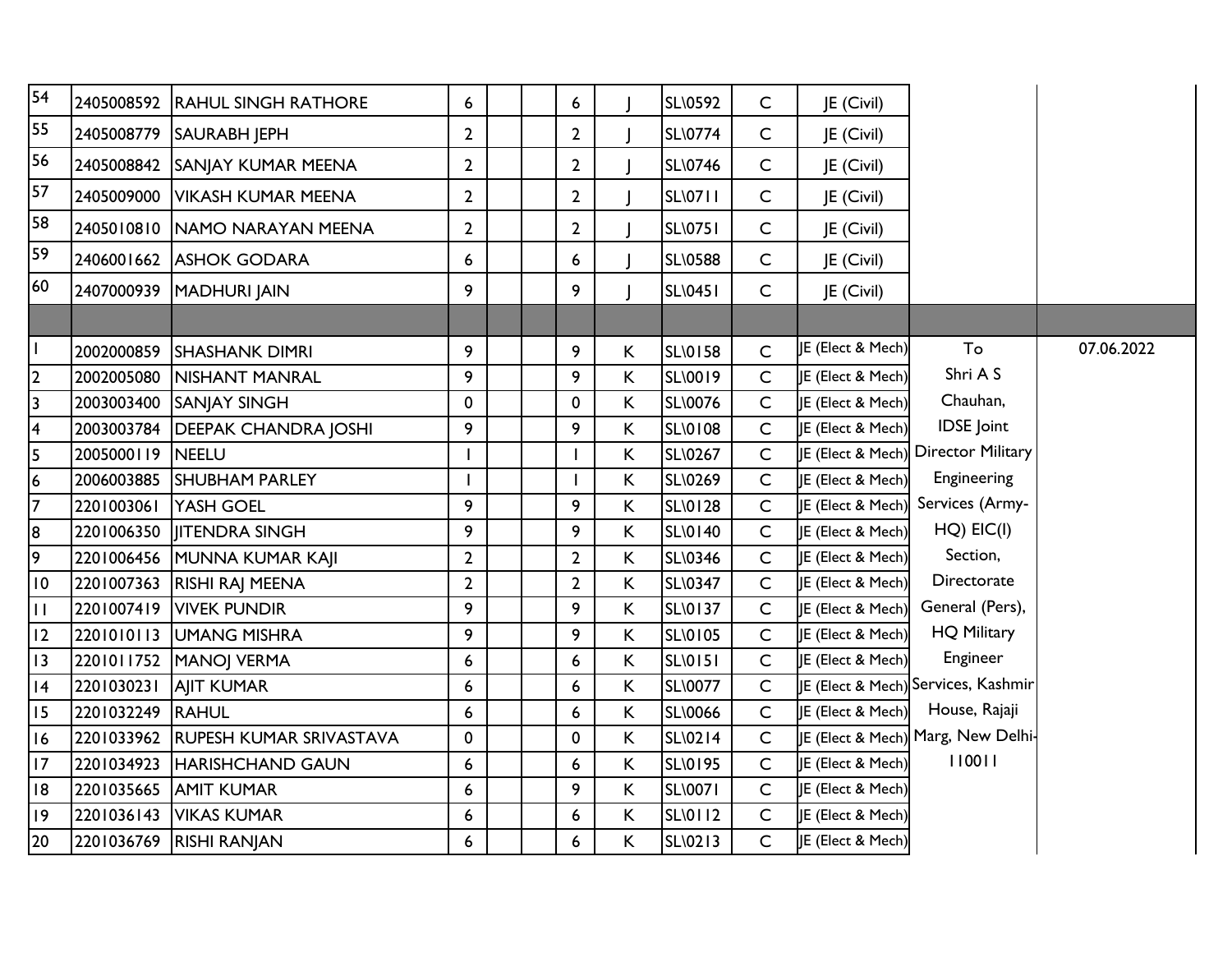| 2              |                    | 2201037431 PREM SINGH LODWAL         | $\overline{2}$ |                | $\overline{2}$          | K  | <b>SL\0275</b> | $\mathsf{C}$ | JE (Elect & Mech) |
|----------------|--------------------|--------------------------------------|----------------|----------------|-------------------------|----|----------------|--------------|-------------------|
| 22             |                    | 2401000179   VIRENDRA SINGH CHOUHAN  | 6              | $\overline{4}$ | $\overline{\mathbf{4}}$ | K. | SL\0735        | $\mathsf{C}$ | JE (Elect & Mech) |
| 23             |                    | 2401001600 ABHISHEK SHARMA           | 6              |                | 9                       | K. | SL\0075        | $\mathsf{C}$ | JE (Elect & Mech) |
| 24             |                    | 2401001624 RAJESH SINGARIYA          |                |                | ı                       | K  | SL\0209        | $\mathsf{C}$ | JE (Elect & Mech) |
| 25             |                    | 2402004100   LOKESH SAINI            | 6              |                | 9                       | K  | SL\0090        | $\mathsf{C}$ | JE (Elect & Mech) |
| 26             |                    | 2402004407   PIYUSH GUPTA            | 9              |                | 9                       | K. | SL\0129        | $\mathsf{C}$ | JE (Elect & Mech) |
| 27             | 2405000751         | <b>MANISH KUMAR GAGAR</b>            | ı              |                | ı                       | K  | SL\0223        | $\mathsf{C}$ | JE (Elect & Mech) |
| 28             |                    | 2405001014 MUKESH SINGH              | 9              |                | 9                       | K. | SL\0174        | $\mathsf{C}$ | JE (Elect & Mech) |
| 29             |                    | 2405001455 RAINESH KUMAR MEENA       | $\mathbf{2}$   |                | $\overline{2}$          | K. | SL\0391        | $\mathsf{C}$ | JE (Elect & Mech) |
| 30             |                    | 2405002182 HEMANT MANGAL             |                |                | ı                       | K. | SL\0239        | $\mathsf{C}$ | JE (Elect & Mech) |
| 31             |                    | 2405002602 MAHENDRA KUMAR MEENA      | 2              |                | $\mathbf{2}$            | K. | SL\0348        | $\mathsf{C}$ | JE (Elect & Mech) |
| 32             |                    | 2405012930 PRAMOD KUMAR MEENA        | $\overline{2}$ |                | $\overline{2}$          | K. | SL\0385        | $\mathsf{C}$ | JE (Elect & Mech) |
| 33             |                    | 2405013222 KAILASH KUMAWAT           | 6              |                | 6                       | K. | SL\0135        | $\mathsf{C}$ | JE (Elect & Mech) |
| 34             |                    | 2405013273   MANSRAJ MEENA           | $\overline{2}$ |                | $\overline{2}$          | K. | SL\0316        | $\mathsf{C}$ | JE (Elect & Mech) |
| 35             |                    | 2405013592   DEVENDRA KUMAR JAYASWAL | 6              |                | 9                       | K. | SL\0170        | $\mathsf{C}$ | JE (Elect & Mech) |
| 36             |                    | 2405013918 BIKRAMJEET SINGH          | 9              |                | 9                       | K. | SL\0097        | $\mathsf{C}$ | JE (Elect & Mech) |
| 37             |                    | 2405013927 GOURAV SINGH              | 9              |                | 9                       | K. | SL\0166        | $\mathsf{C}$ | JE (Elect & Mech) |
| 38             |                    | 2405013941 ANITA DADHEECH            | 9              |                | 9                       | K. | SL\0082        | $\mathsf{C}$ | JE (Elect & Mech) |
| 39             |                    | 2405014422 DINESH KUMAR SAINI        | 6              |                | 9                       | K. | SL\0068        | $\mathsf{C}$ | JE (Elect & Mech) |
| 40             |                    | 2405014979 SANJAY KUMAR MEENA        | $\overline{2}$ |                | $\overline{2}$          | K. | SL\0365        | $\mathsf{C}$ | JE (Elect & Mech) |
| 4 <sub>1</sub> | 2405015935 SUSHILA |                                      | 6              |                | 6                       | K  | SL\0033        | $\mathsf{C}$ | JE (Elect & Mech) |
| 42             |                    | 2405016029 PINKY MEENA               | $\mathbf{2}$   |                | $\overline{2}$          | K. | SL\0265        | $\mathsf{C}$ | JE (Elect & Mech) |
| 43             |                    | 2405016944   PRADEEP SINGH           | 0              |                | 0                       | K  | SL\0120        | $\mathsf{C}$ | JE (Elect & Mech) |
| 44             |                    | 2405016983   LOKESH LAXKAR           | 6              |                | 9                       | K. | SL\0142        | $\mathsf{C}$ | JE (Elect & Mech) |
| 45             |                    | 2405017112 RAHUL KUMAR JARWAL        | $\mathbf{I}$   |                | $\mathsf{I}$            | K. | SL\0219        | $\mathsf{C}$ | JE (Elect & Mech) |
| 46             |                    | 2405017250 RAGHUVEER NAGAR           | 6              |                | 9                       | K. | SL\0113        | $\mathsf{C}$ | JE (Elect & Mech) |
| 47             |                    | 2405017798  HEMRAJ BAROLIYA          | I              |                | $\mathsf{I}$            | K. | SL\0277        | $\mathsf{C}$ | JE (Elect & Mech) |
| 48             |                    | 2405017817 AVDESH KUMAR LAKHERA      | 6              |                | 6                       | K. | SL\0194        | P            | JE (Elect & Mech) |
| 49             |                    | 2405018065 AAMIR SADIK KHAN          | 0              |                | 9                       | K. | SL\0073        | $\mathsf{C}$ | JE (Elect & Mech) |
| 50             |                    | 2405018246 MUKESH KUMAR KACHHAWA     | $\mathsf{I}$   |                | $\mathbf{I}$            | K. | <b>SL\0241</b> | $\mathsf{C}$ | JE (Elect & Mech) |
|                |                    |                                      |                |                |                         |    |                |              |                   |